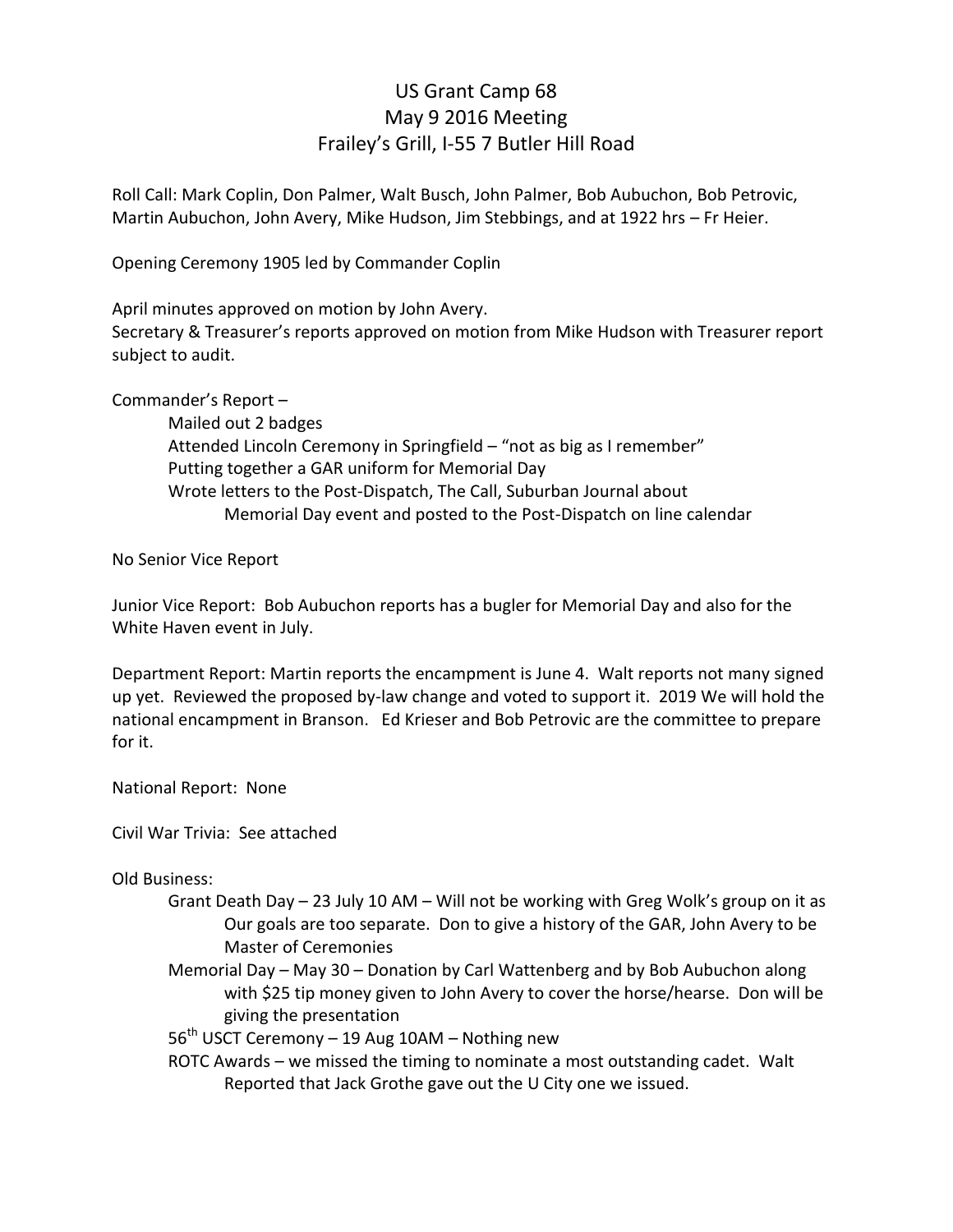New Business:

- Mark Coplin wants to bring back formal initiation and issuing of member certificates. This was moved by John Avery and  $2^{nd}$  by Marty Aubuchon and passes; however, Cards will still be issued to members who do not show up at meetings and they Will be members.
- Lineage Fair at St Louis County Library on June 18 at 10am. Don, Walt and Mark all Agreed to work a SUVCW table. Others welcome.
- Don made a resolution (attached) that we (National SUVCW) support National Park Service by giving funds for preservation projects to aid in our being a 501c3. Don wants our department to vote on it at the upcoming encampment and have It presented at the 2016 National Encampment
	- Walt suggested all battlefields/historic sites and not just NPS ones. Motion by Mike Hudson to vote to approve and modify as needed. Walt seconded and it passes.

Good of the Order:

- Father Heier reports 5/25/16 the St Louis Civil War Roundtable will host a talk on the *Marines at Harper's Ferry*
- Bob Petrovicv suggested sending the Grant Coins Ad to Greg Wolk and see if we can get it published in the Grant Symposium booklet  $\lceil$  Email sent  $5/11/16\rceil$
- Martin Aubuchon said that this Sunday is an Eagle Scout court of honor on Grand Ave.  $-$ If interested get with Marty.

Cmdr Coplin had Fr Heier close with prayer at 2040 hrs.